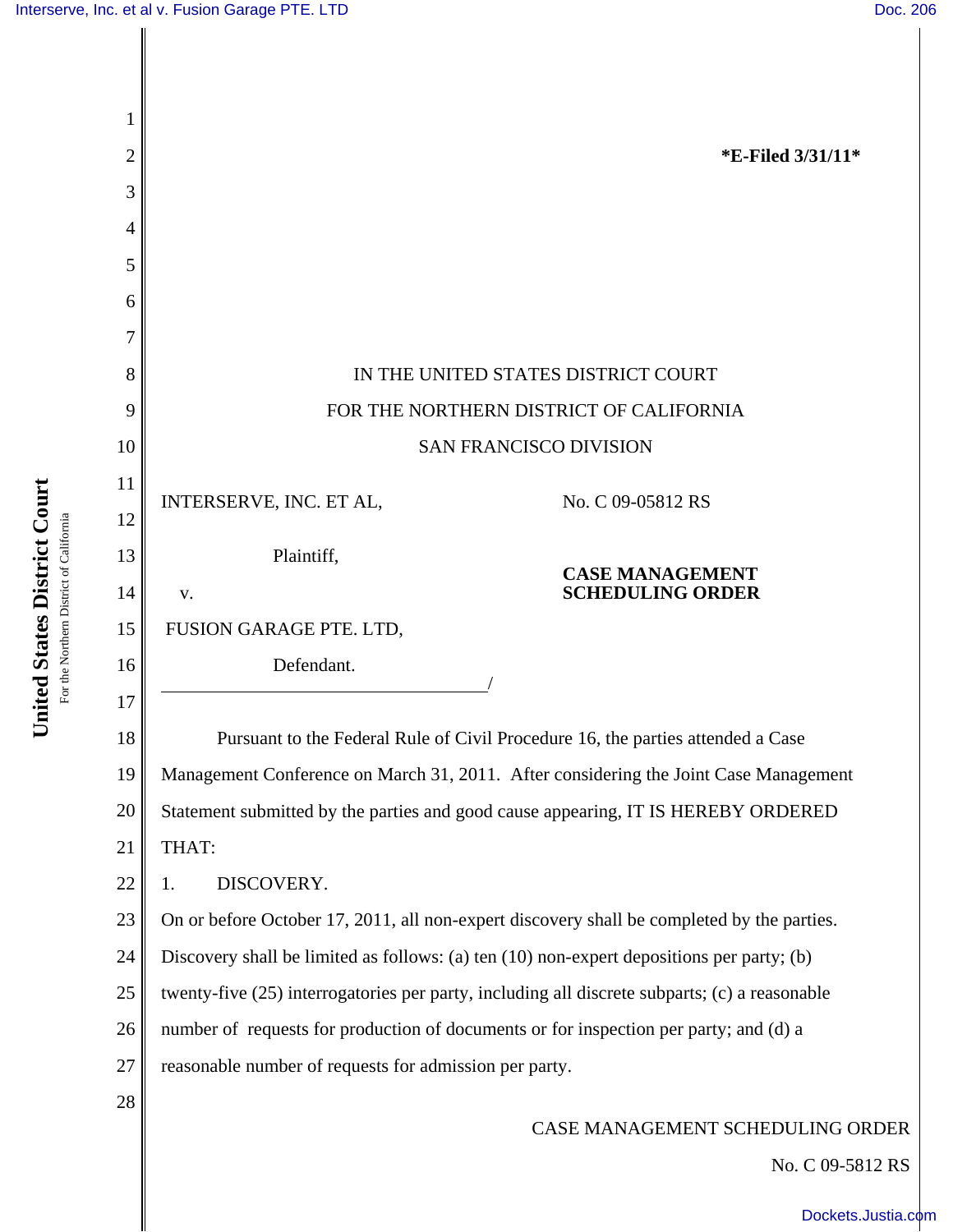2 3 4 5 6 7 8 9 10 11 12 13 14 15 16 17 18 19 20 21 22 23 24 25 26 27 28 CASE MANAGEMENT SCHEDULING ORDER 2 No. C 09-5812 RS proceed as follows: A. On or before November 10, 2011, plaintiff shall disclose expert testimony and reports in accordance with Federal Rule of Civil Procedure 26(a)(2). B. On or before December 1, 2011, defendant shall disclose expert testimony and reports in accordance with Federal Rule of Civil Procedure 26(a)(2). C. On or before January 19, 2012, all discovery of expert witnesses pursuant to Federal Rule of Civil Procedure 26(b)(4) shall be completed. 3. FURTHER CASE MANAGEMENT CONFERENCE. A Further Case Management Conference shall be held on **December 8, 2011 at 10:00 a.m.** in Courtroom 3, 17th Floor, United States Courthouse, 450 Golden Gate Avenue, San Francisco, California. The parties shall file a Joint Case Management Statement at least one week prior to the Conference. 4. PRETRIAL MOTIONS. All pretrial motions must be filed and served pursuant to Civil Local Rule 7. All pretrial motions shall be heard no later than February 23, 2012. 5. PRETRIAL STATEMENTS. At a time convenient to both, counsel shall meet and confer to discuss preparation of a joint pretrial statement, and on or before May 3, 2012, counsel shall file a Joint Pretrial Statement. 6. PRETRIAL CONFERENCE. The final pretrial conference will be held on **May 17, 2012, at 10:00 a.m.**, in Courtroom 3, 17th Floor, United States Courthouse, 450 Golden Gate Avenue, San Francisco, California. Each party or lead counsel who will try the case shall attend personally. 7. TRIAL DATE. Jury trial shall commence on **May 29, 2012, at 9:00 a.m.**, in Courtroom 3, 17th Floor, United States Courthouse, 450 Golden Gate Avenue, San Francisco, California. **IT IS SO ORDERED.**

2. EXPERT WITNESSES. The disclosure and discovery of expert witness opinions shall

1